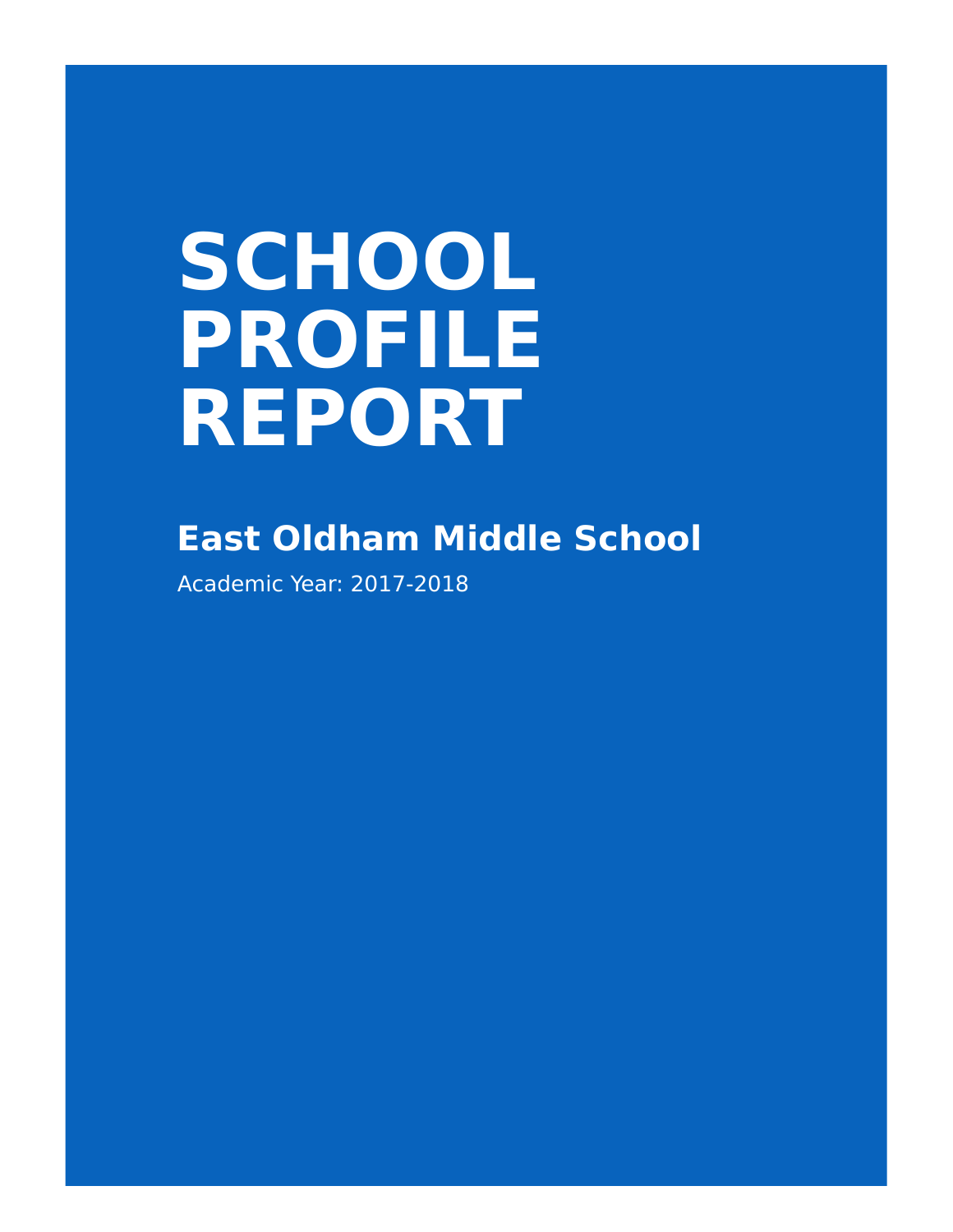## **Introduction**

The annual School Profile Report highlights programs offered in your child's school. It includes how schools address and implement the adopted Kentucky Academic Standards for the programs of Health and Physical Education (Practical Living), Career and Technical Education (Career Studies), Visual and Performing Arts, and World Languages (Foreign Language).

Reporting is in accordance with KRS 158.6453 Section 3 (20) as amended in Senate Bill 1 (2017). An advisory committee made up of certified teachers and specialists from Kentucky's public schools and postsecondary institutions in these subject areas identified the process and method for collecting the information necessary to demonstrate program length and time, courses offered, staffing, resources and facilities for each of the subject areas.

Data is electronically transmitted through the annual School Report Card collection tool to the Kentucky Department of Education. By Oct. 1 of each year, school principals shall complete the school profile report, which shall be signed by the members of the school-based decision making council, or the principal if no school council exists, and the superintendent. The signed original is maintained on file at the local board office and made available to the public upon request. A link to the School Profile Report is made available to the Kentucky Department of Education and is accessible on the department's website through the School Report Card.

# **Contents of the School Profile Report include**

- 1. **[Visual and Performing Arts](#page-2-0)**
- 2. **[Health and Physical Education \(Practical Living\)](#page-4-0)**
- 3. **[World Languages \(Foreign Language\)](#page-6-0)**
- 4. **[Career and Technical Education \(Career Studies\)](#page-8-0)**
- 5. **[Signature Page](#page-10-0)**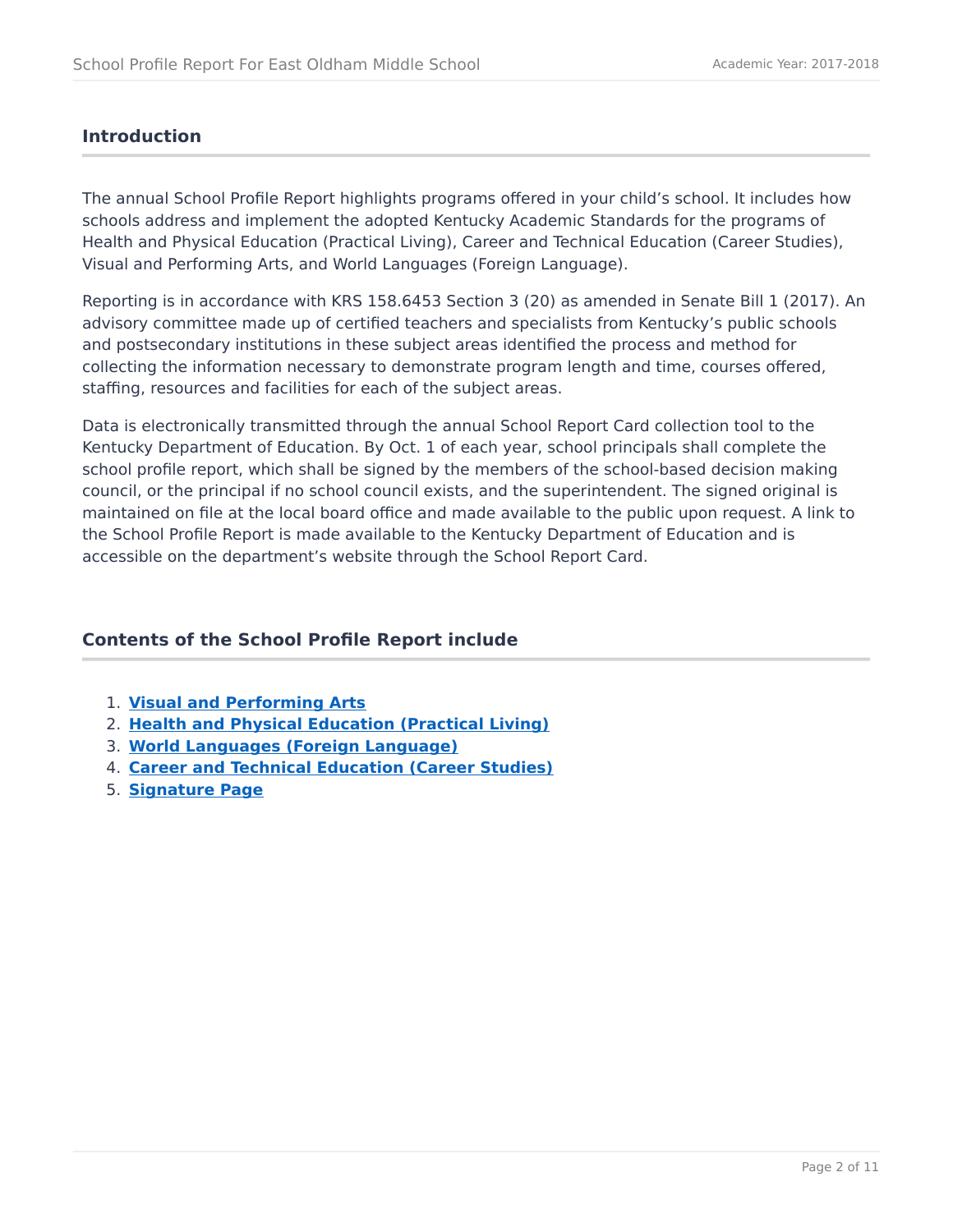# <span id="page-2-0"></span>Visual and Performing Arts

## **Program Overview**



Link to more information for the arts program and other extracurricular opportunities.

## **[www.oldham.kyschools.us/eoms/](https://www.oldham.kyschools.us/eoms/)**

# **Courses Offered**

| <b>COURSE</b>                | <b>TOTAL</b> | 6TH<br><b>GRADE</b> | 7TH<br><b>GRADE</b> | 8TH<br><b>GRADE</b> |
|------------------------------|--------------|---------------------|---------------------|---------------------|
| HAVPA, Grades 6-8            | 200          | 77                  | 71                  | 52                  |
| Music- Chorus                | 263          | 85                  | 99                  | 79                  |
| Music- General Band          | 235          | 86                  | 75                  | 74                  |
| Music- General Music         | 63           | 63                  |                     |                     |
| Visual Art- Drawing/Painting | 561          | 203                 | 209                 | 149                 |

# **Staffing**

**3**

Total Visual and Performing Arts Teachers

Visual and Performing Arts Teachers with Specialized Certification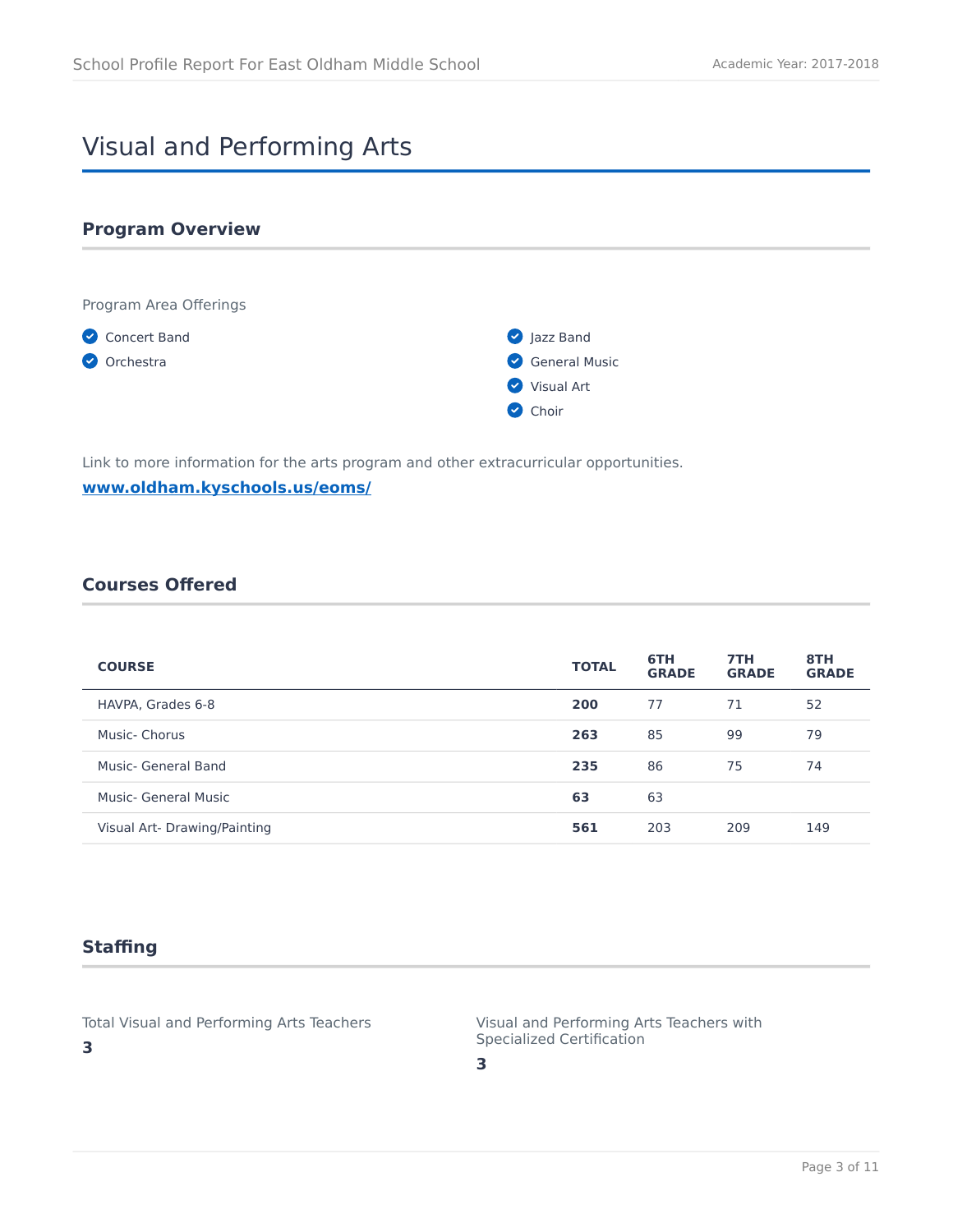#### **Resources**

School Budget Allocation to the Visual and Performing Arts Program

Professional Development Hours Offered to Teachers Instructing Visual and Performing Arts Courses

#### **Data Not Reported**

Number of Instructional Minutes Students Receive per Week in Visual and Performing Arts

**24**

| 0 minutes    | 0 minutes         |              |
|--------------|-------------------|--------------|
| THEATRE      | MEDIA ART         |              |
| 225 minutes  | 225 minutes       | 0 minutes    |
| <b>MUSIC</b> | <b>VISUAL ART</b> | <b>DANCE</b> |
|              |                   |              |

#### **Facilities**

Equitable Access to Instructional Space



Access to Program-Specific Facilities

- Stage/Auditorium
- Rehearsal area equitable to group/ensemble size
- Individual classrooms for each arts discipline (i.e., music classroom, art classroom, dance classroom)

Classrooms with access to designated resources necessary for student success in arts programs (i.e., running water/sinks, mirrors, sound panels, kiln, etc.)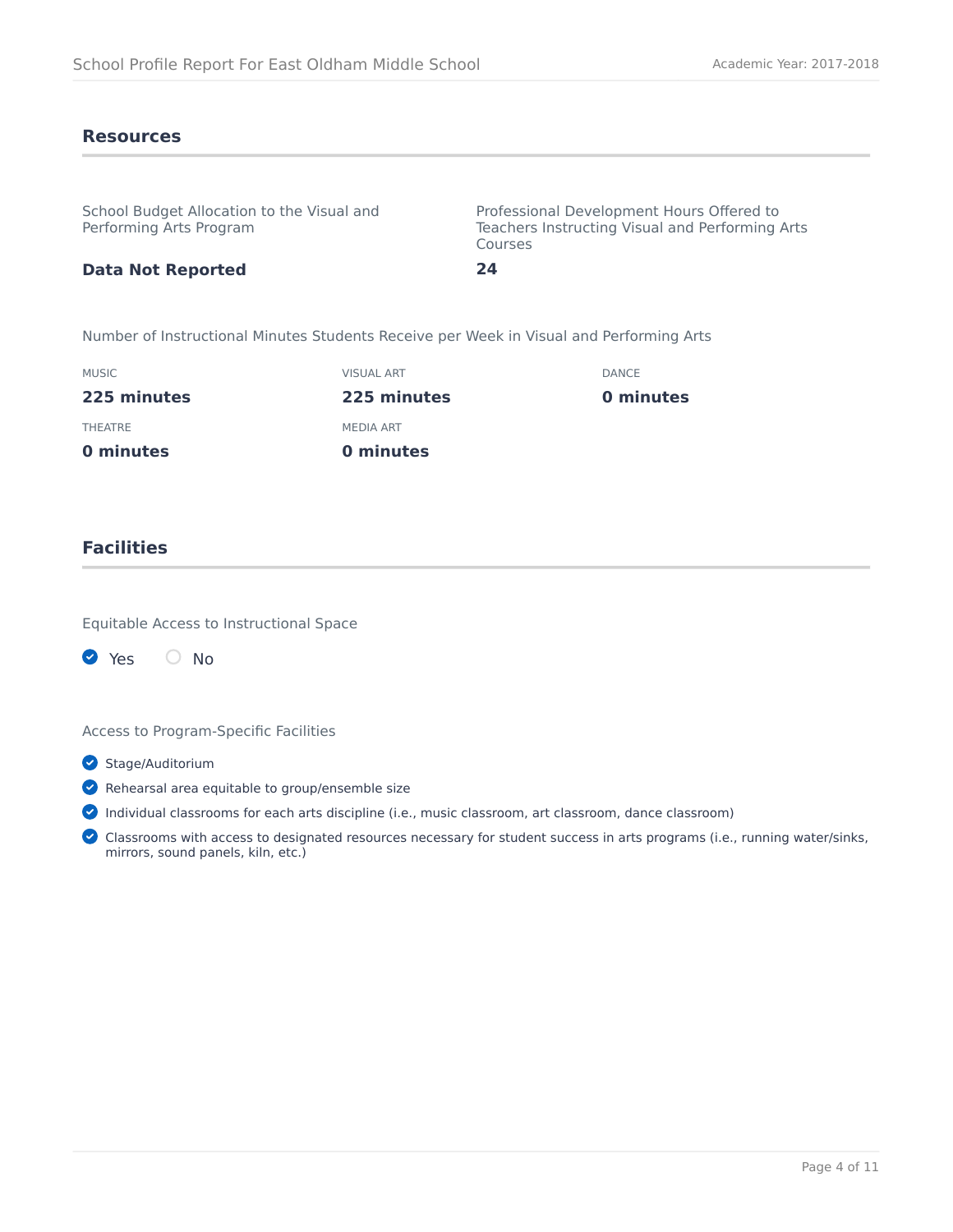# <span id="page-4-0"></span>Health and Physical Education (Practical Living)



Link to more information for the health and physical education program and other extracurricular opportunities.

#### **Data Not Reported**

# **Courses Offered**

| <b>COURSE</b>                | <b>TOTAL</b> | 6TH<br><b>GRADE</b> | 7TH<br><b>GRADE</b> | 8TH<br><b>GRADE</b> |
|------------------------------|--------------|---------------------|---------------------|---------------------|
| 6th Grade Physical Education | 74           | 74                  |                     |                     |
| 7th Grade Physical Education | 82           |                     | 82                  |                     |
| 8th Grade Physical Education | 155          |                     |                     | 155                 |

# **Staffing**

**2**

Total Health and Physical Education Teachers

Health and Physical Education Teachers with Specialized Certification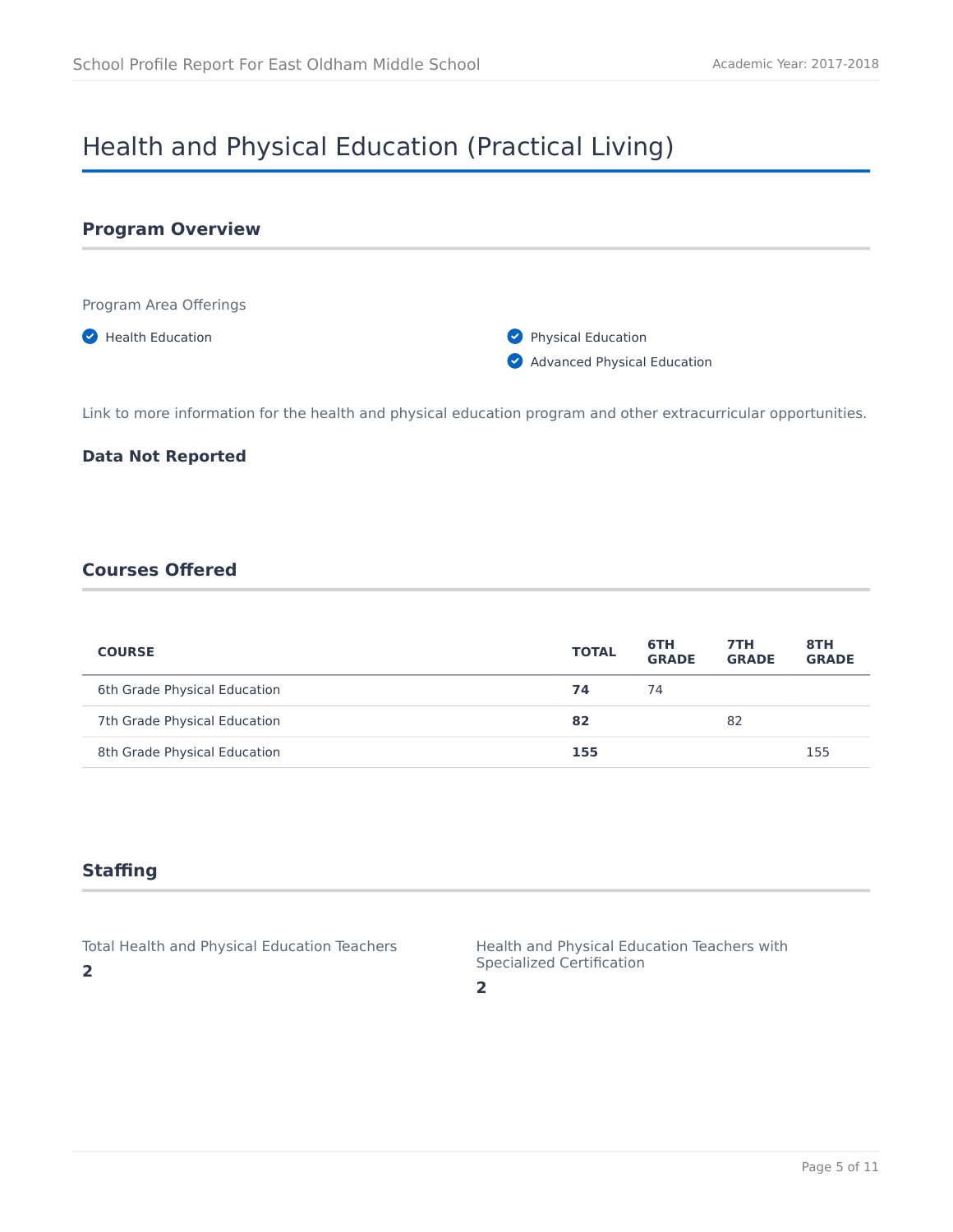#### **Resources**

| School Budget Allocation to the Health and<br><b>Physical Education Program</b>            |                    | Professional Development Hours Offered to<br>Teachers Instructing Health and Physical<br><b>Education Courses</b> |  |  |
|--------------------------------------------------------------------------------------------|--------------------|-------------------------------------------------------------------------------------------------------------------|--|--|
| <b>Data Not Reported</b>                                                                   |                    | 24                                                                                                                |  |  |
| Number of Instructional Minutes Students Receive per Week in Health and Physical Education |                    |                                                                                                                   |  |  |
| <b>HEALTH EDUCATION</b>                                                                    | PHYSICAL EDUCATION |                                                                                                                   |  |  |
| 225 minutes                                                                                | 225 minutes        |                                                                                                                   |  |  |
|                                                                                            |                    |                                                                                                                   |  |  |

# **Facilities**

Equitable Access to Instructional Space

| l vi | Yes | Nο |
|------|-----|----|
|      |     |    |

Access to Program-Specific Facilities

**Health Education Classroom** 

Classrooms/gymnasiums with access to designated resources necessary for student success in practical living programs (i.e., P.E. equipment, audio visual, written curriculum, etc.)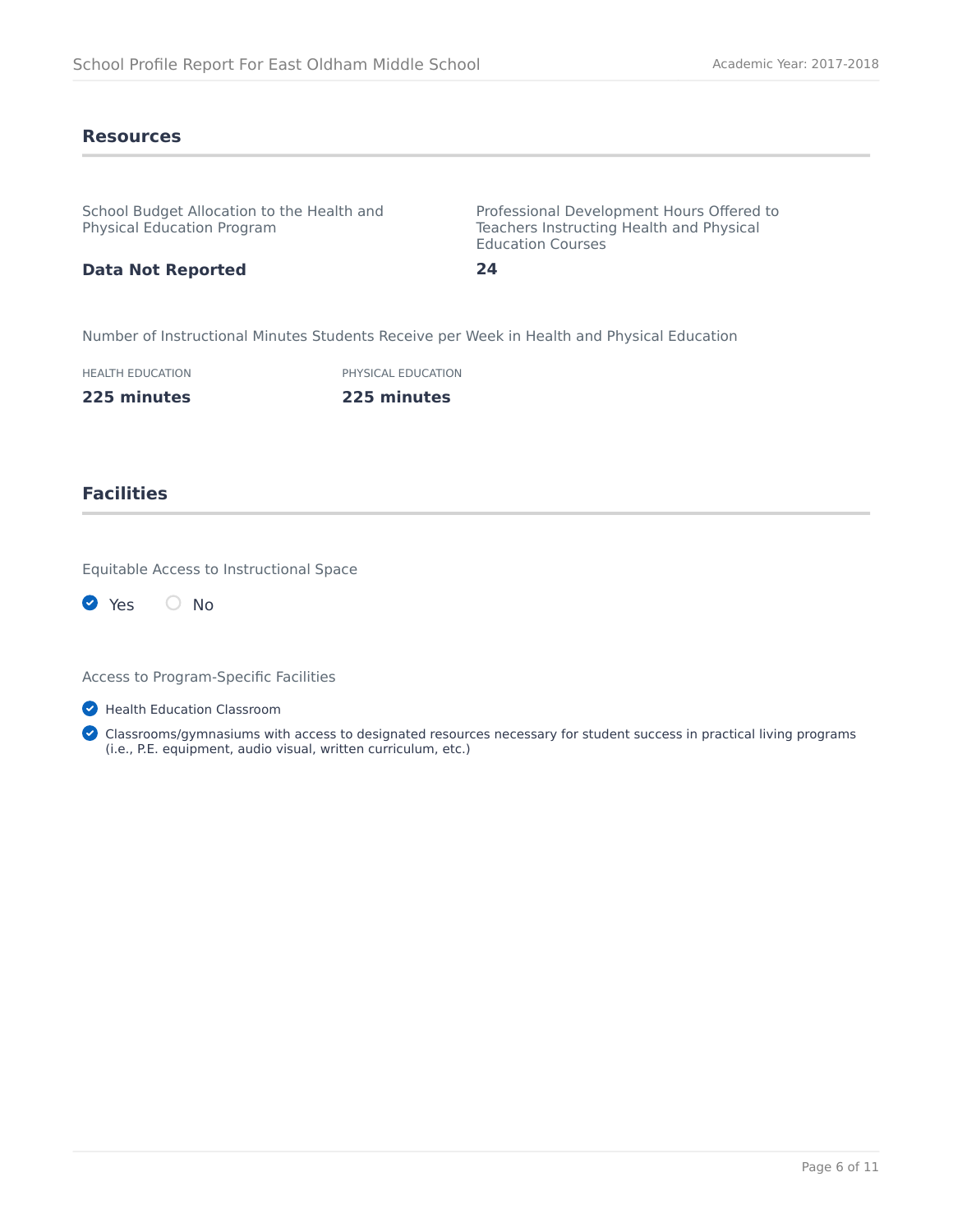# <span id="page-6-0"></span>World Languages (Foreign Language)

## **Program Overview**

Program Area Offerings

**World Languages Program Not Offered** 

# **Language Immersion**

Program Not Offered

Link to more information for the World Languages program and other extracurricular opportunities.

#### **Data Not Reported**

# **Courses Offered**

#### **Data Not Reported**

# **Staffing**

Total World Language Teachers **0**

World Language Teachers with Specialized Certification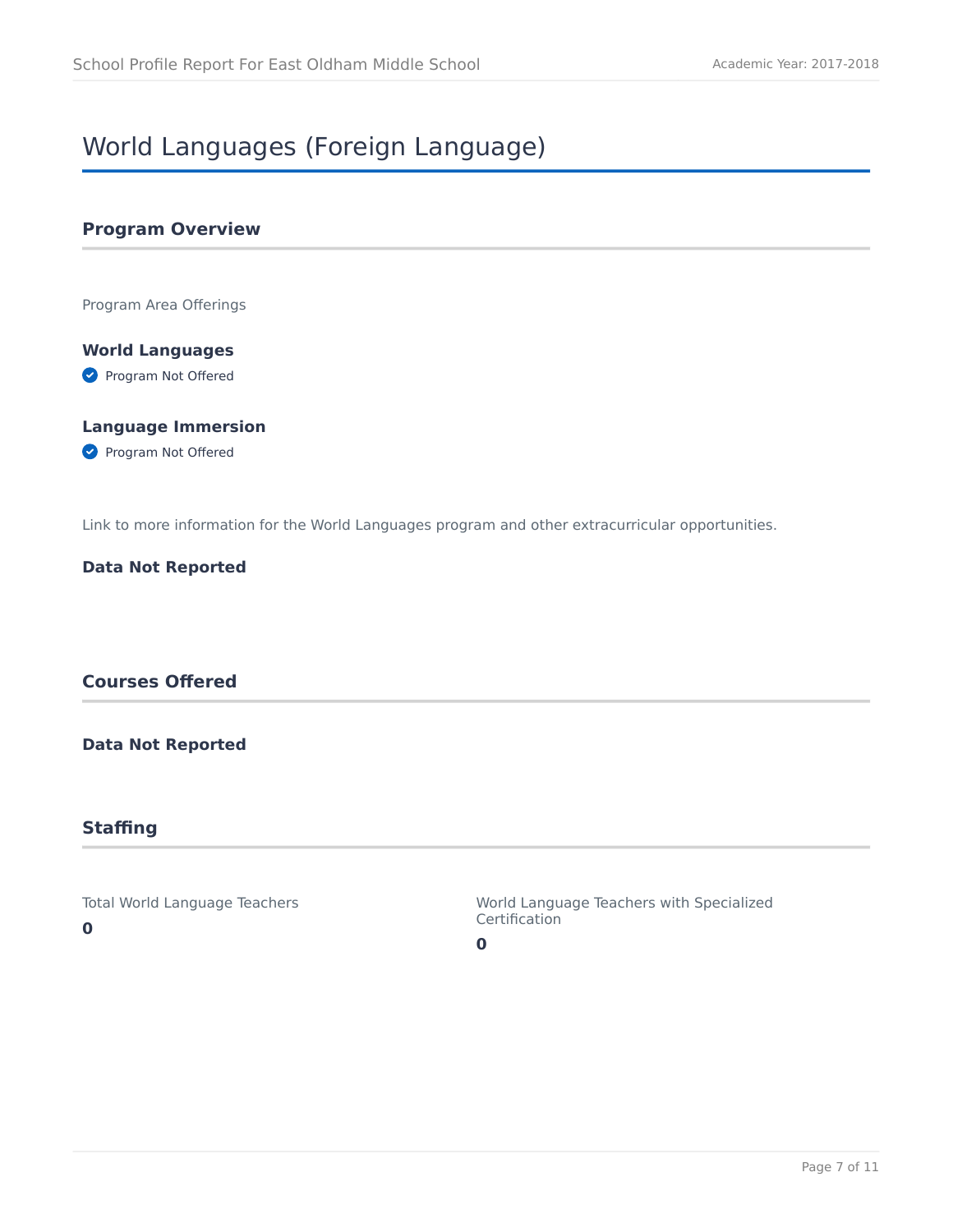#### **Resources**

School Budget Allocation to the World Languages Program

Professional Development Hours Offered to Teachers Instructing World Languages Courses

# **Data Not Reported**

**0**

Number of Instructional Minutes Students Receive per Week in World Languages

**0**

Weekly Instructional Minutes per Content Area through the Language Immersion Program

#### **Data Not Reported**

## **Facilities**

Equitable Access to Instructional Space

 $\bigcirc$  Yes  $\bigcirc$  No

Access to Program-Specific Facilities

**O** None available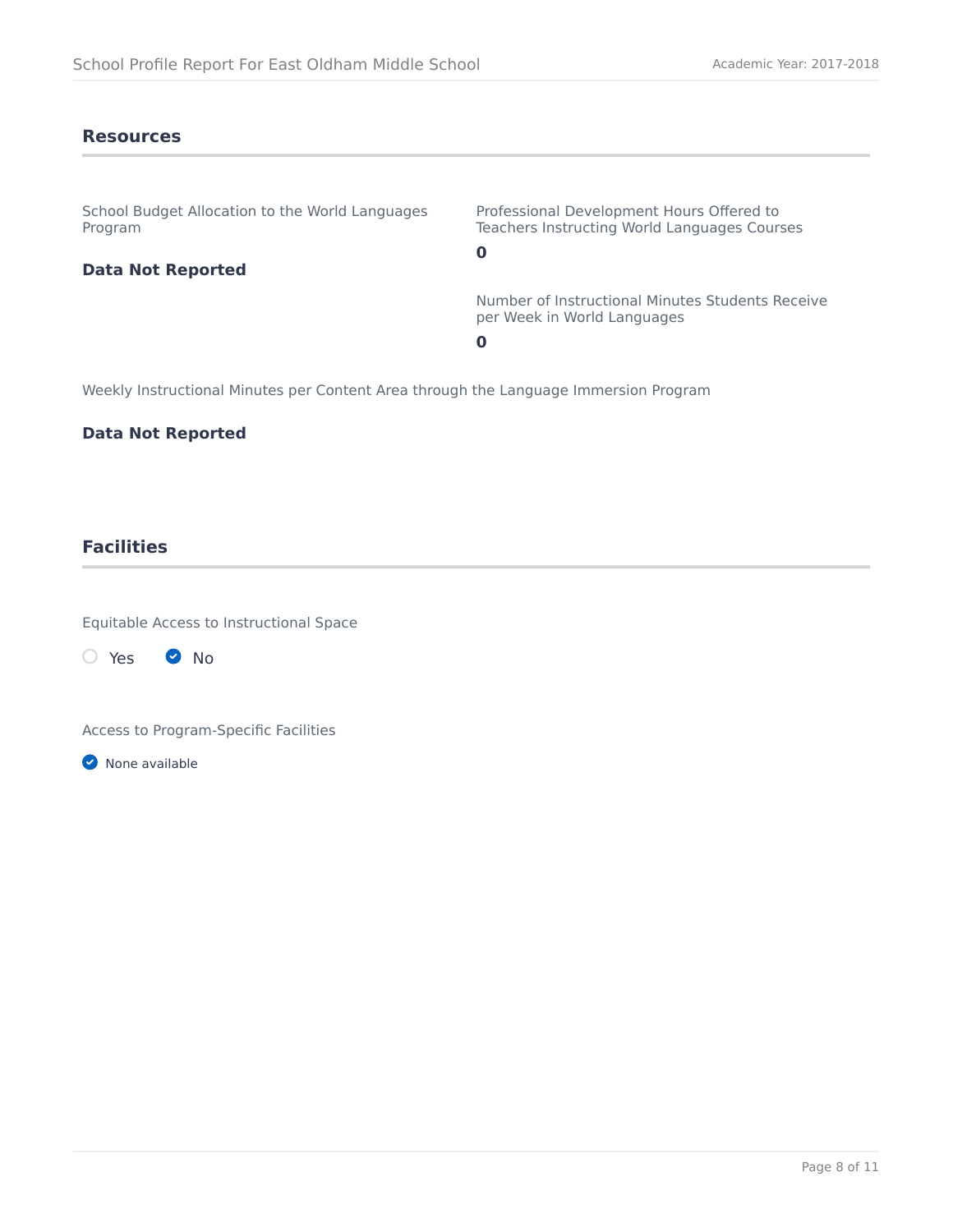# <span id="page-8-0"></span>Career and Technical Education (Career Studies)

## **Program Overview**

Program Area Offerings

#### **Data Not Reported**

Link to more information for the Career Studies program and other extracurricular opportunities.

#### **Data Not Reported**

# **Courses Offered**

#### **Data Not Reported**

#### **Staffing**

Total Career Studies Teachers

**0**

Career Studies Teachers with Specialized Certification

**0**

#### **Resources**

School Budget Allocation to the Career and Technical Education Program

#### **Data Not Reported**

Professional Development Hours Offered to Teachers Instructing Career and Technical Education Courses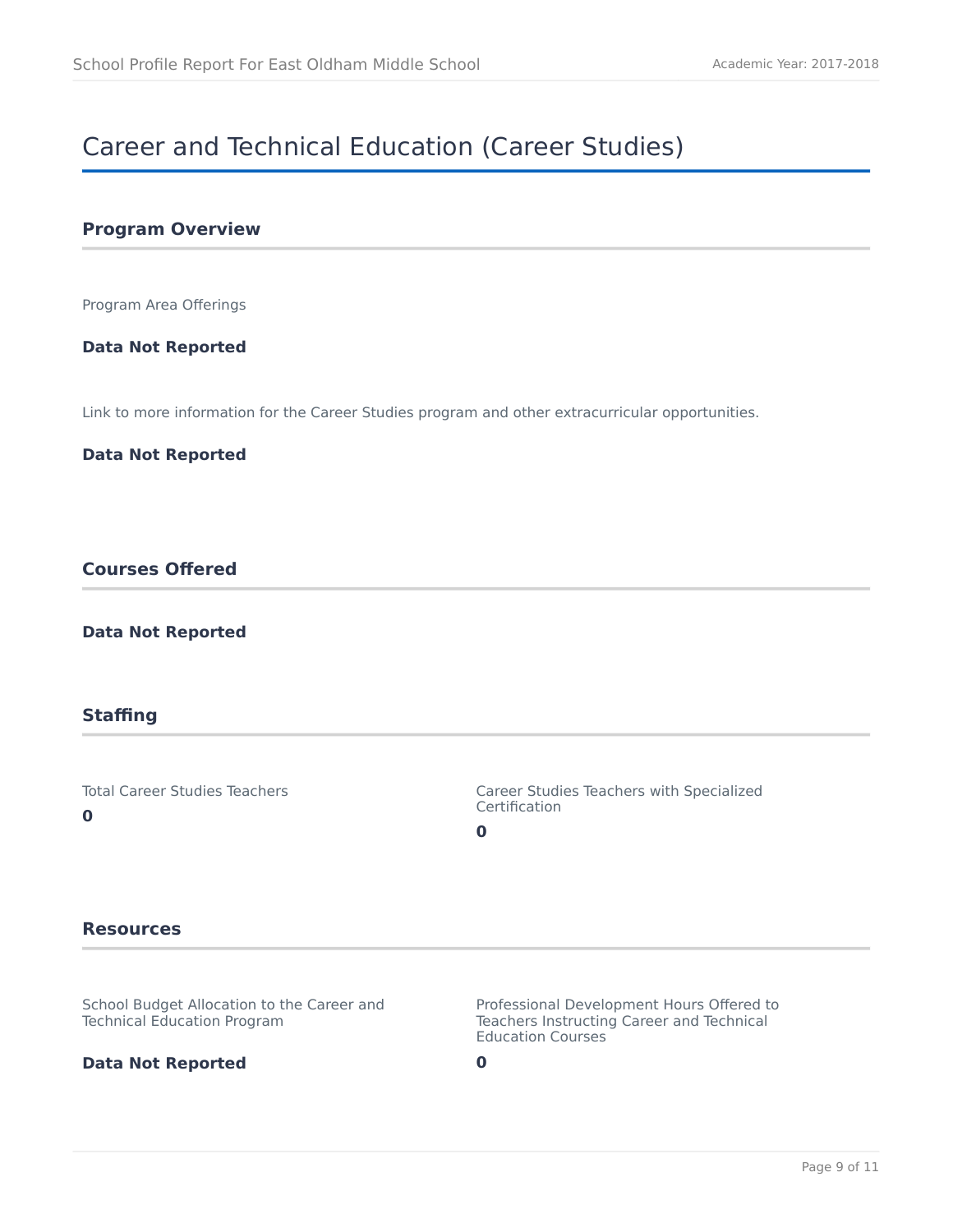Number of Instructional Minutes Students Receive per Week in Career and Technical Education

#### **Data Not Reported**

# **Facilities**

Equitable Access to Instructional Space

O Yes 2 No

Access to Program-Specific Facilities

**Data Not Reported**